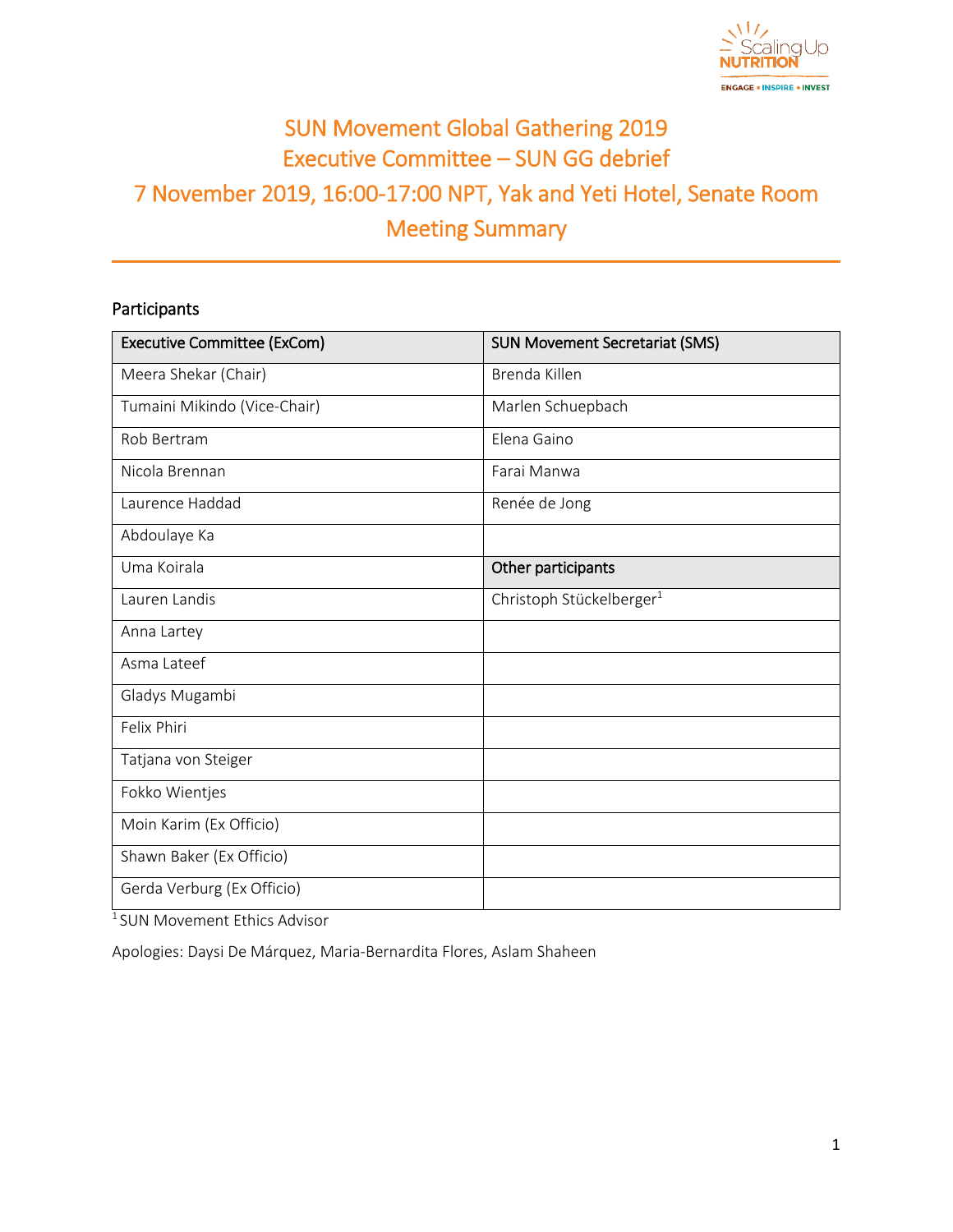# Agenda

- 1) Key take-aways from the SUNGG 2019 tour du table
- 2) Strategic discussion on future of SUN Movement and preparation of meeting with Strategic Review team on 8 November
- 3) Discussion on SUN Movement engagement with private sector

#### Key messages

- The SUN Global Gathering 2019 was considered very successful and well organized, with strongly maturing country ownership.
- The SUN Movement is at a critical juncture and the Executive Committee feels the responsibility to provide solid guidance on the future direction of the Movement.
- Further in-depth discussion is needed by the Executive Committee on the future direction of the Movement. Some key areas that require further discussion have been identified.

# Action Points

| <b>Item</b>                                                                                                       | <b>Timing</b>     | Responsible                |
|-------------------------------------------------------------------------------------------------------------------|-------------------|----------------------------|
| Develop end process of Strategic Review process,                                                                  | 30 Nov            | ExCom Working Group on     |
| including period from final report to Lead Group                                                                  | 2019              | <b>Strategic Review</b>    |
| decision on future direction of the SUN Movement.                                                                 |                   |                            |
| The Executive Committee will meet beginning of 2020 in<br>person to discuss the outcomes of the Strategic Review. | <b>March 2020</b> | ExCom Chair, SMS           |
| The draft Strategic Review report will be shared with                                                             | Feb 2020          | ExCom WG on SR will define |
| SUN Government Focal Points and SUN Networks to<br>engage them for feedback.                                      |                   | exact process              |